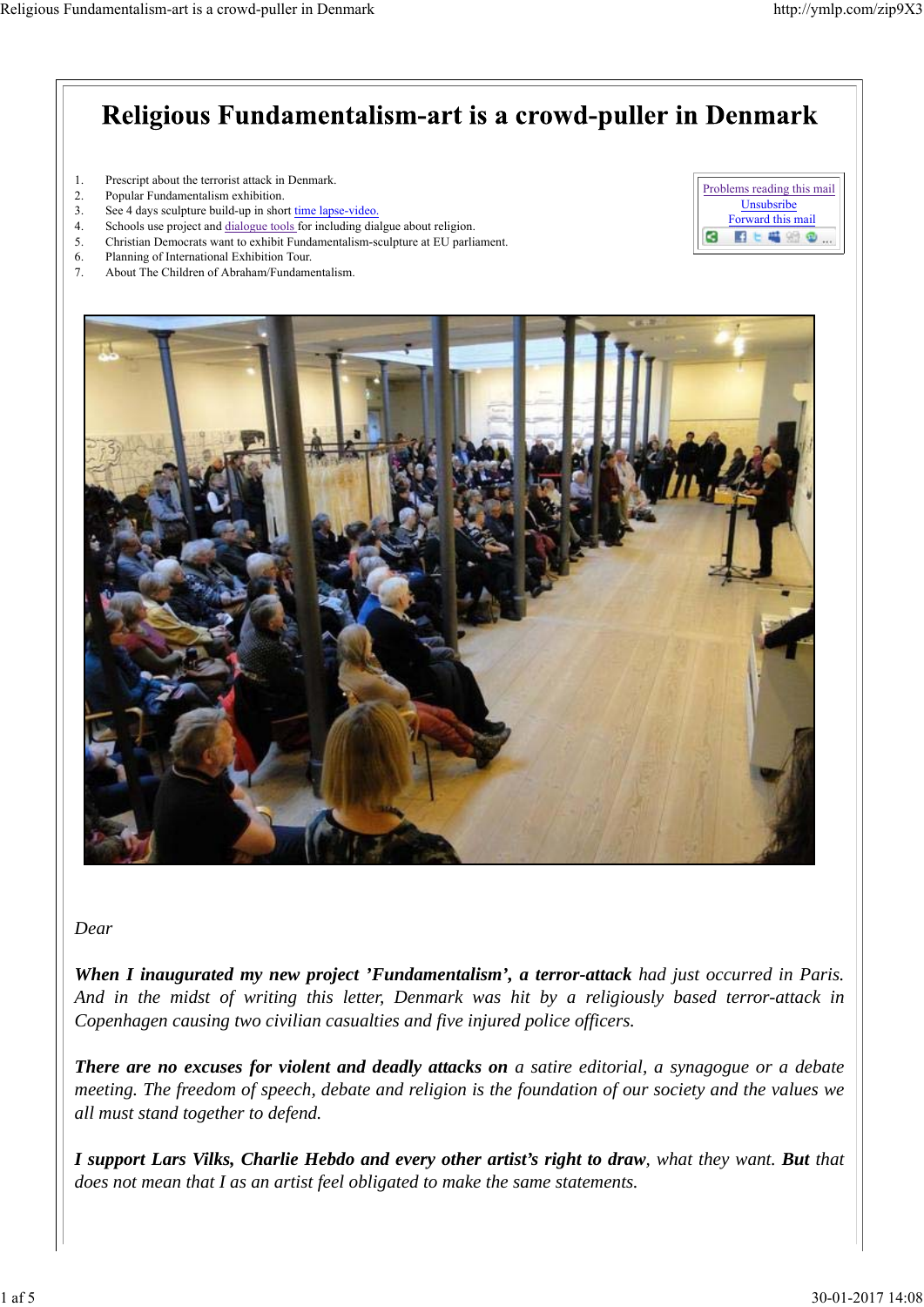*I do not believe that one starts a dialogue and tolerance by bullying and teasing people with art that reviles something, others consider holy. If you bring war, you often get war. A war I don't want to take part in.*

*It is not because I myself do not use provocation as a part of my art, you can be certain of that by looking my happenings up. I have been expelled from both Hong Kong and Mexico for making art that defends the freedom of speech. But I believe that provocation is an artistic agent to be used drop wise and not in buckets. If you want a dialogue with someone, it is a bad idea to kick them in the crotch.*

*My exhibition at ArtCentre Silkeborg Bad in Denmark is a dialogue project about religious fundamentalism. It works as a creator of dialogue – because the project doesn't intend to bring war but to initiates dialogue.*

*Best regards Jens Galschiøt - and now back to the newsletter about the exhibition.* 

*\*\*\*\**

#### **Dear**

**700 happy and interested inauguration guests** gave a formidable opening and reception of Galschiøts Fundamentalism sculpture (see earlier newsletters) and the dialogue project The Children of Abraham. Until now, over 4,000 have been visiting, and they have been unusually interested in both the message and the artwork. It is twice as many as the usual number of visitors at ArtCentre Silkeborg Bad. The exhibition is open until April  $19<sup>th</sup> 2015$ .

**The inauguration lasted for 7 hours.** The Danish Bishop Henrik Stubkjær held the opening speech. The police guided the many cars to avoid traffic chaos, Galschiøt spoke about the project twice, and the day ended with the jewish-christian-muslim band HUDNA, who gave a beautifully intense concert with a kaleidoscopean presentation of their versatile music cultures.

**For you, who didn't attend, there is still a chance** to get a sensation of the opening day. Photographer Jens Schlosser has made an exciting time-lapse film (with English subtitles). With the bishop's moving speech as background and awesome editing skills, he describes the huge amount of work of setting up the sculpture together with mood pictures from the inauguration.

**But most importantly: That the dialogue works**. Apart from the exhibition of the sculpture, museum director Iben From has built exiting dialogue rooms with quiz, quote search, reading room, post-it's for comments. And she has established a cooperation with a Danish school service regarding tours. It has become really exciting. Never have so many people had such a peaceful dialogue about the monotheistic religions in Denmark.

**Maybe art can achieve something other forms of communications can't.**

When is the last time, you've heard about thousands of people visiting an exhibition and initiate a dialogue with each other about a topic as heavy as the dogmas of the monotheistic religions in relation to ours and others' civilization?

And even more impressive: We have succeeded in engaging and interesting hundreds of pupils in a comparative analysis of the three religious books, the Torah, the Bible and the Quran.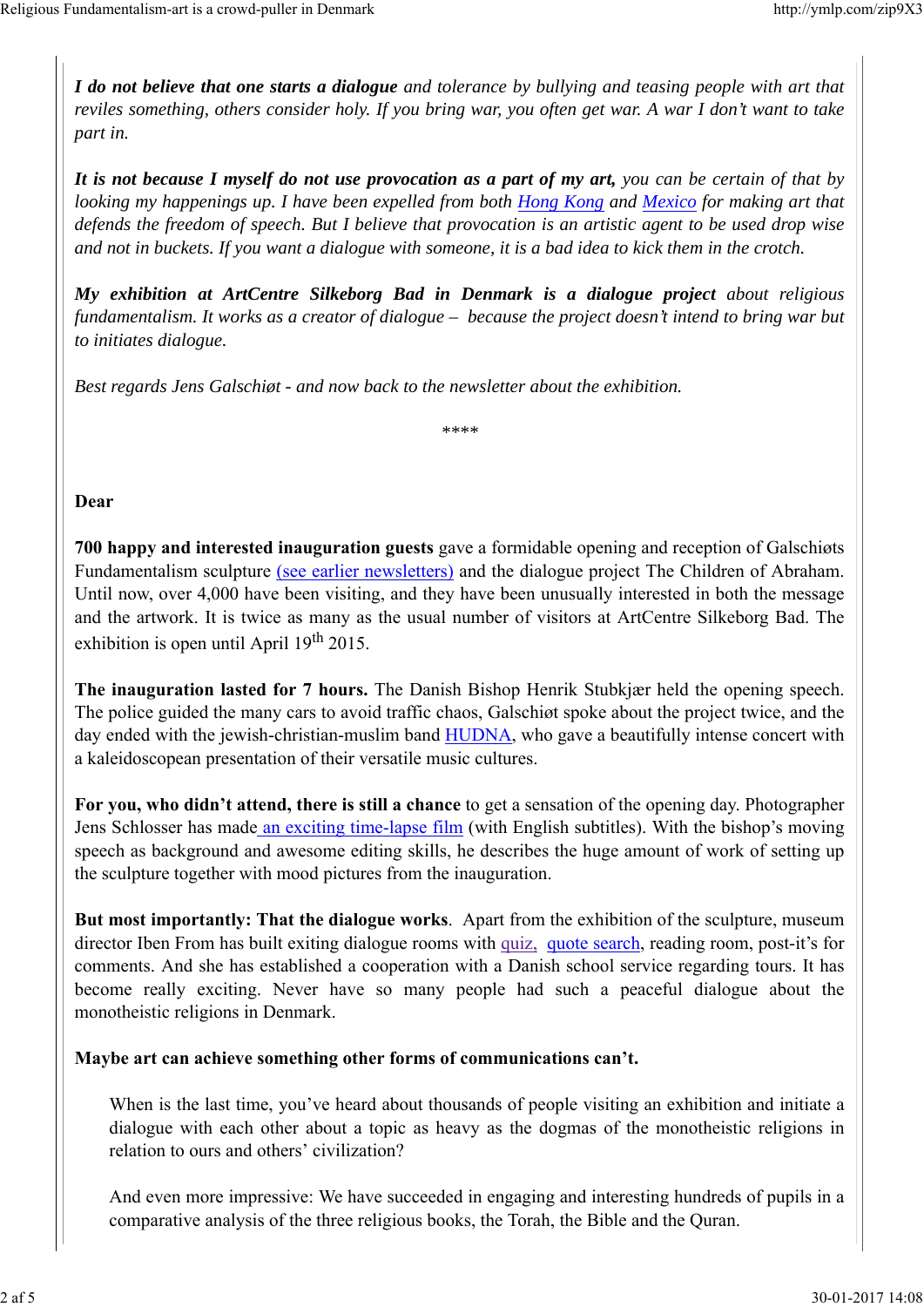**If you are a teacher or a student, maybe you should** get some free material and start a dialogue at your own school, we have made a small collection of teaching possibilities .

Best regards Lasse Markus – international secretary

Contact the Secretariat at aidoh@aidoh.dk or at  $+45,6618,4058$  (or  $+45,6170,3083$ )

## **Fundamentalism skulpture at EU parliament**

**The European Parliament: Bendt Bendtsen** (MEP Christian Democrats) attended a debate meeting with Galschiøt at Silkeborg Bad. He told that he is working on a petition from 25 EU-parliamentarians from seven different countries, who will support an exhibition of the giant sculpture in front of the European Parliament.

At the same time the 10 Pillars of Scripture-sculptures will be exhibited inside the Parliament building. The exhibition is expected to be realised this summer!

\*\*\*\*

## **Fundamentalism on International Museum Tour**

**Museum tour:** We are planning an international museum tour. Therefore we have made a special invitation for a number of specially selected foreign museums. Together with the director of Art Centre Silkeborg Bad, Iben From, we present the sculpture and the dialogue project along with practical details for exhibitions etc.

\*\*\*\*

#### **If you wish to have the sculpture**

**If you wish to have the sculpture come to your city or country,** you might want to urge your favorite museum to contact Galschiøt and make an arrangement to exhibit the project :-) (see address below)

\*\*\*\*

## **Info about Fundamentalism & The Children of Abraham**

**See introduction-mail** about the art- and dialogue project The Children of Abraham

Introduction movie about the sculpture and project. **16 minutes** 

**Photos from putting up the** sculpture at Art Centre Silkeborg Bad.

**Concept about the sculpture project in different languages**: Danish,







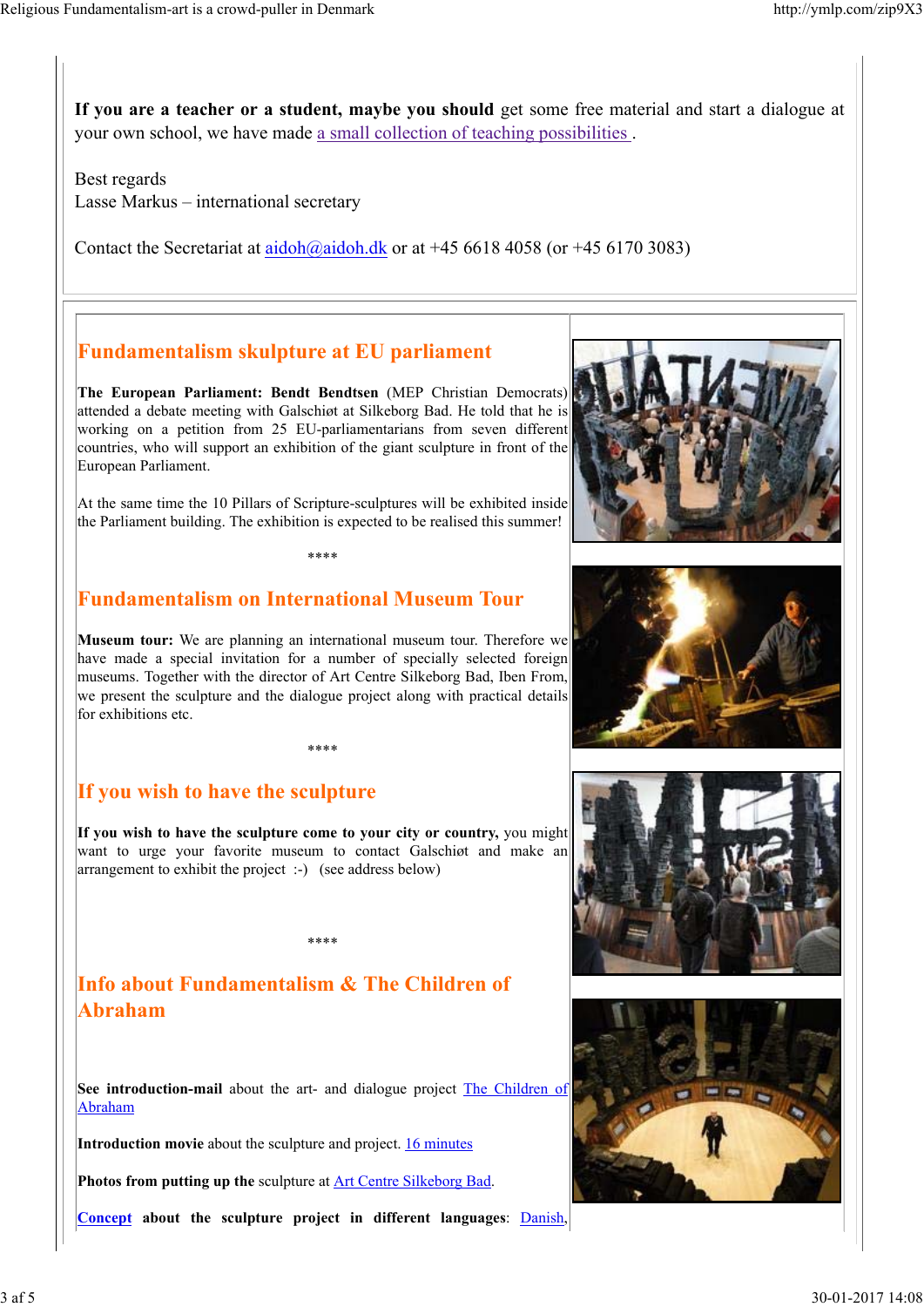English, French, Spanish, Dutch, Polish, Italian and Arabic.

**Website:** The Children of Abraham

**Wikipedia:** The Fundamentalism sculpture Wikipedia page

**Contact to The Children of Abraham.** Chief of communication Lasse Markus 6618 4058/mobil 6170 3083

# **General information about Galschigt**

**About Jens Galschiøt See Wikipedia: Portrait of Jens Galschiøt (engelsk) CV (PDF)**

**Galschiots Homepage: Galleri Galschiøt**

**Contact to Jens Galschiøt:**

**E-mail: aidoh@aidoh.dk, Internet: www.aidoh.dk, tel. +45 6618 4058, mobil +45 4044 7058 Banevænget 22, DK-5270 Odense Denmark**



**This mail has been sent from the sculptor Jens Galschiøt's workshop.**

#### **Contact to the workshop:**

Galleri Galschiøt Banevænget 22 5270 Odense N

Tlf : (+45) 6618 4058

Fax:(+45) 6618 4158

**E-mail**: aidoh@aidoh.dk

**websider:** To Gallery Galschiot To Galschot webside to "The Children of Abraham'projekt